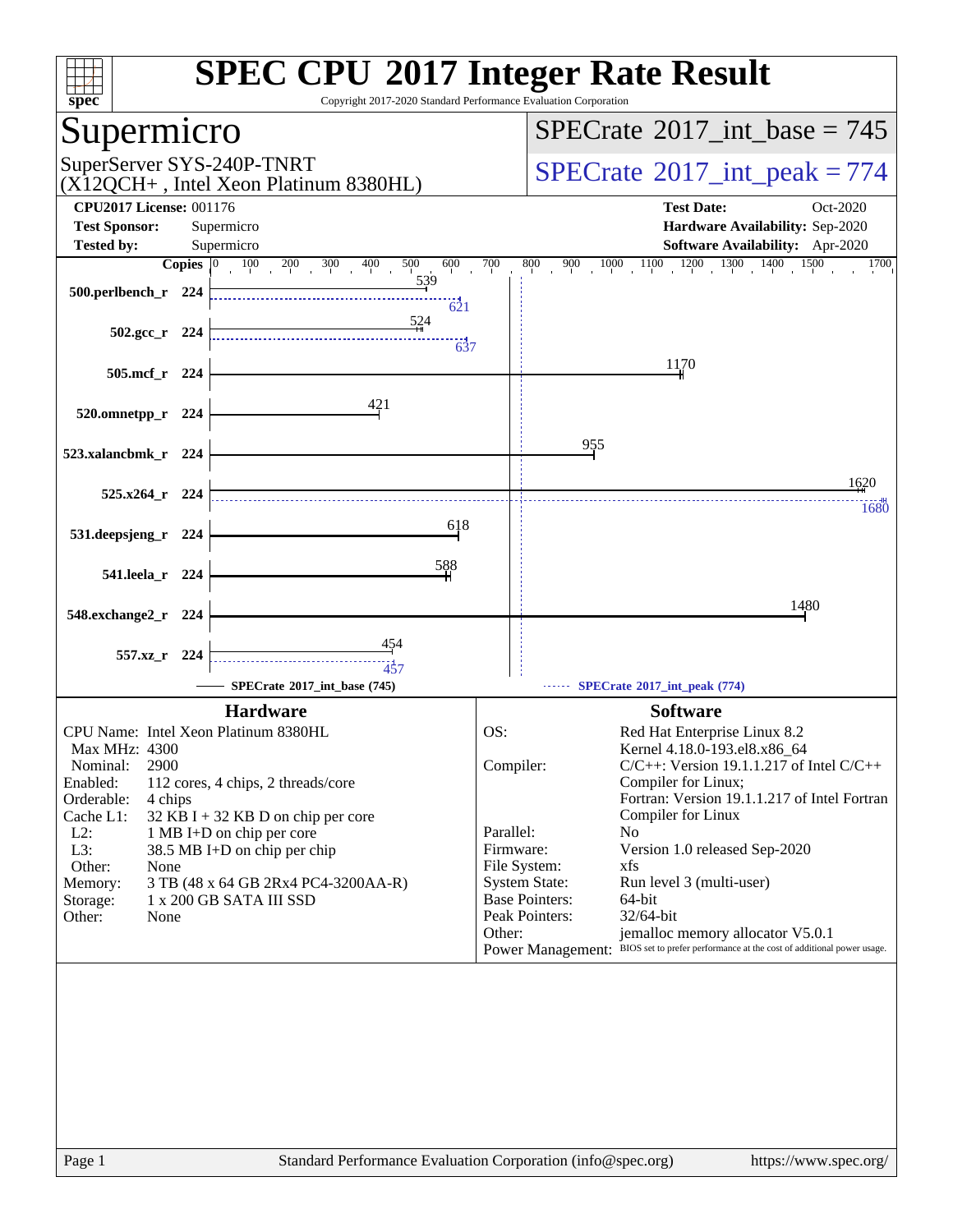

Copyright 2017-2020 Standard Performance Evaluation Corporation

### Supermicro

(X12QCH+ , Intel Xeon Platinum 8380HL)

SuperServer SYS-240P-TNRT  $\begin{array}{c|c}\n\text{SuperServer SYS-240P-TNRT} \\
\hline\n\text{CX120CH+ Intel Yeon Platinum 8380HI}\n\end{array}$ 

 $SPECTate$ <sup>®</sup>[2017\\_int\\_base =](http://www.spec.org/auto/cpu2017/Docs/result-fields.html#SPECrate2017intbase) 745

**[CPU2017 License:](http://www.spec.org/auto/cpu2017/Docs/result-fields.html#CPU2017License)** 001176 **[Test Date:](http://www.spec.org/auto/cpu2017/Docs/result-fields.html#TestDate)** Oct-2020 **[Test Sponsor:](http://www.spec.org/auto/cpu2017/Docs/result-fields.html#TestSponsor)** Supermicro **[Hardware Availability:](http://www.spec.org/auto/cpu2017/Docs/result-fields.html#HardwareAvailability)** Sep-2020 **[Tested by:](http://www.spec.org/auto/cpu2017/Docs/result-fields.html#Testedby)** Supermicro **[Software Availability:](http://www.spec.org/auto/cpu2017/Docs/result-fields.html#SoftwareAvailability)** Apr-2020

### **[Results Table](http://www.spec.org/auto/cpu2017/Docs/result-fields.html#ResultsTable)**

|                                            | <b>Base</b>   |                |       |                |       |                |       | <b>Peak</b>   |                |              |                |              |                |              |
|--------------------------------------------|---------------|----------------|-------|----------------|-------|----------------|-------|---------------|----------------|--------------|----------------|--------------|----------------|--------------|
| <b>Benchmark</b>                           | <b>Copies</b> | <b>Seconds</b> | Ratio | <b>Seconds</b> | Ratio | <b>Seconds</b> | Ratio | <b>Copies</b> | <b>Seconds</b> | <b>Ratio</b> | <b>Seconds</b> | <b>Ratio</b> | <b>Seconds</b> | <b>Ratio</b> |
| $500.$ perlbench_r                         | 224           | 663            | 538   | 661            | 539   | 661            | 539   | 224           | 573            | 622          | 575            | 620          | 574            | 621          |
| $502.\text{gcc}$ <sub>r</sub>              | 224           | 616            | 515   | 605            | 524   | 600            | 529   | 224           | 498            | 637          | 496            | 640          | 498            | 637          |
| $505$ .mcf r                               | 224           | 309            | 1170  | 308            | 1180  | 309            | 1170  | 224           | 309            | 170          | 308            | 1180         | 309            | 1170         |
| 520.omnetpp_r                              | 224           | 698            | 421   | 699            | 421   | 697            | 421   | 224           | 698            | 421          | 699            | 421          | 697            | 421          |
| 523.xalancbmk r                            | 224           | 247            | 957   | 248            | 955   | 248            | 954   | 224           | 247            | 957          | 248            | 955          | 248            | 954          |
| 525.x264 r                                 | 224           | 241            | 1630  | 243            | 1610  | 242            | 1620  | 224           | 233            | 1680         | 234            | 1680         | 235            | 1670         |
| 531.deepsjeng_r                            | 224           | 415            | 618   | 415            | 618   | 415            | 618   | 224           | 415            | 618          | 415            | 618          | 415            | 618          |
| 541.leela r                                | 224           | 633            | 586   | 631            | 588   | 620            | 599   | 224           | 633            | 586          | <b>631</b>     | 588          | 620            | 599          |
| 548.exchange2_r                            | 224           | 396            | 1480  | 396            | 1480  | 396            | 1480  | 224           | 396            | 1480         | 396            | 1480         | 396            | 1480         |
| 557.xz                                     | 224           | 535            | 452   | 533            | 454   | 533            | 454   | 224           | 529            | 457          | 529            | 457          | 528            | 458          |
| $SPECrate^{\circ}2017\_int\_base =$<br>745 |               |                |       |                |       |                |       |               |                |              |                |              |                |              |
| $CDFAC = 4.8047 \pm 1.1$                   |               |                | -- -  |                |       |                |       |               |                |              |                |              |                |              |

**[SPECrate](http://www.spec.org/auto/cpu2017/Docs/result-fields.html#SPECrate2017intpeak)[2017\\_int\\_peak =](http://www.spec.org/auto/cpu2017/Docs/result-fields.html#SPECrate2017intpeak) 774**

Results appear in the [order in which they were run](http://www.spec.org/auto/cpu2017/Docs/result-fields.html#RunOrder). Bold underlined text [indicates a median measurement](http://www.spec.org/auto/cpu2017/Docs/result-fields.html#Median).

#### **[Compiler Notes](http://www.spec.org/auto/cpu2017/Docs/result-fields.html#CompilerNotes)**

The inconsistent Compiler version information under Compiler Version section is due to a discrepancy in Intel Compiler. The correct version of C/C++ compiler is: Version 19.1.1.217 Build 20200306 Compiler for Linux The correct version of Fortran compiler is: Version 19.1.1.217 Build 20200306 Compiler for Linux

### **[Submit Notes](http://www.spec.org/auto/cpu2017/Docs/result-fields.html#SubmitNotes)**

 The numactl mechanism was used to bind copies to processors. The config file option 'submit' was used to generate numactl commands to bind each copy to a specific processor. For details, please see the config file.

### **[Operating System Notes](http://www.spec.org/auto/cpu2017/Docs/result-fields.html#OperatingSystemNotes)**

Stack size set to unlimited using "ulimit -s unlimited"

### **[Environment Variables Notes](http://www.spec.org/auto/cpu2017/Docs/result-fields.html#EnvironmentVariablesNotes)**

```
Environment variables set by runcpu before the start of the run:
LD_LIBRARY_PATH =
      "/home/cpu2017/lib/intel64:/home/cpu2017/lib/ia32:/home/cpu2017/je5.0.1-
      32"
MALLOC_CONF = "retain:true"
```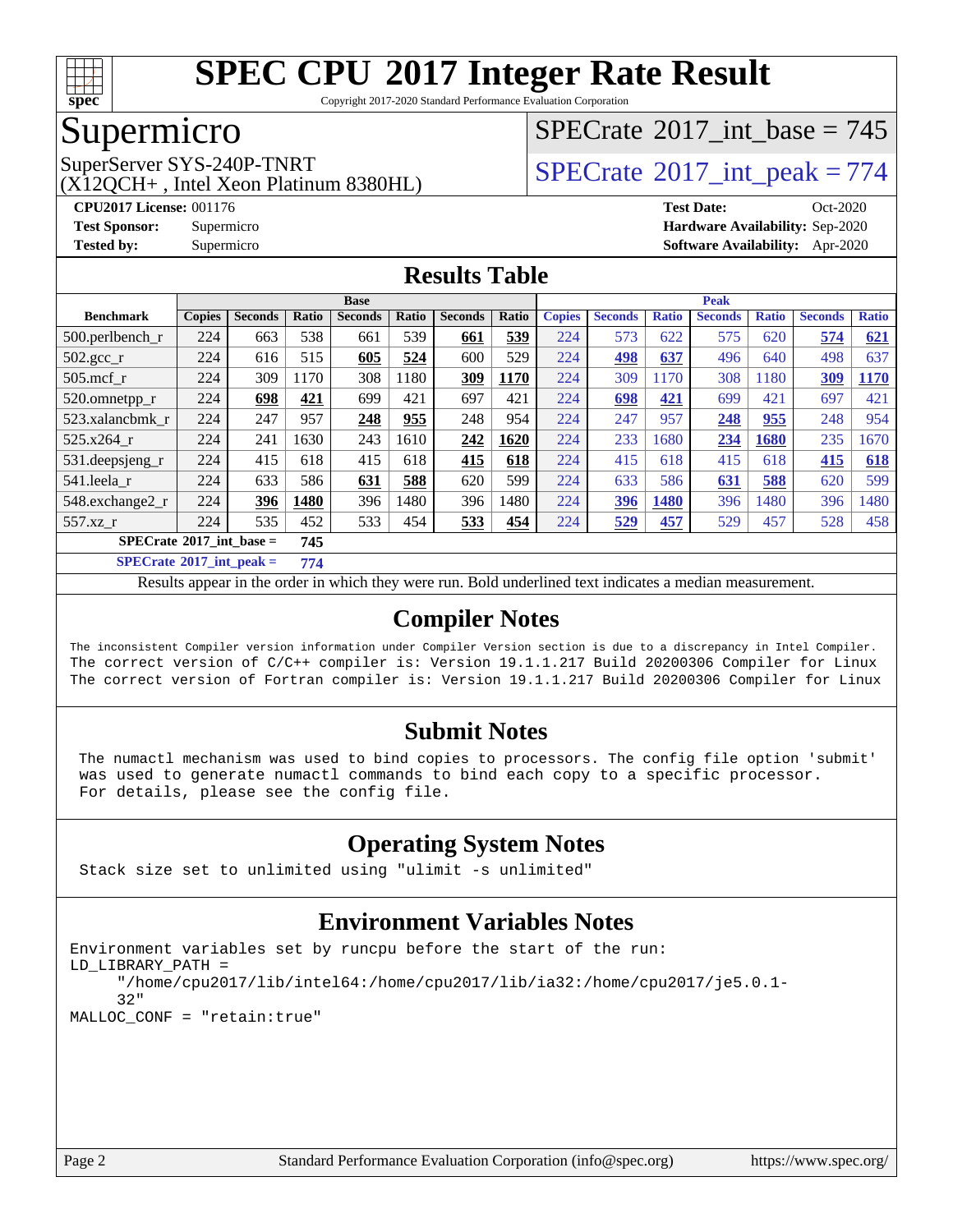

Copyright 2017-2020 Standard Performance Evaluation Corporation

### Supermicro

 $SPECTate$ <sup>®</sup>[2017\\_int\\_base =](http://www.spec.org/auto/cpu2017/Docs/result-fields.html#SPECrate2017intbase) 745

(X12QCH+ , Intel Xeon Platinum 8380HL)

SuperServer SYS-240P-TNRT  $\begin{array}{c|c}\n\text{SuperServer SYS-240P-TNRT} \\
\hline\n\text{CX120CH+ Intel Yeon Platinum 8380HI}\n\end{array}$ 

**[Tested by:](http://www.spec.org/auto/cpu2017/Docs/result-fields.html#Testedby)** Supermicro **[Software Availability:](http://www.spec.org/auto/cpu2017/Docs/result-fields.html#SoftwareAvailability)** Apr-2020

**[CPU2017 License:](http://www.spec.org/auto/cpu2017/Docs/result-fields.html#CPU2017License)** 001176 **[Test Date:](http://www.spec.org/auto/cpu2017/Docs/result-fields.html#TestDate)** Oct-2020 **[Test Sponsor:](http://www.spec.org/auto/cpu2017/Docs/result-fields.html#TestSponsor)** Supermicro **[Hardware Availability:](http://www.spec.org/auto/cpu2017/Docs/result-fields.html#HardwareAvailability)** Sep-2020

#### **[General Notes](http://www.spec.org/auto/cpu2017/Docs/result-fields.html#GeneralNotes)**

 Binaries compiled on a system with 1x Intel Core i9-7980XE CPU + 64GB RAM memory using Redhat Enterprise Linux 8.0 Transparent Huge Pages enabled by default Prior to runcpu invocation Filesystem page cache synced and cleared with: sync; echo 3> /proc/sys/vm/drop\_caches runcpu command invoked through numactl i.e.: numactl --interleave=all runcpu <etc>

 NA: The test sponsor attests, as of date of publication, that CVE-2017-5754 (Meltdown) is mitigated in the system as tested and documented. Yes: The test sponsor attests, as of date of publication, that CVE-2017-5753 (Spectre variant 1) is mitigated in the system as tested and documented. Yes: The test sponsor attests, as of date of publication, that CVE-2017-5715 (Spectre variant 2) is mitigated in the system as tested and documented. jemalloc, a general purpose malloc implementation built with the RedHat Enterprise 7.5, and the system compiler gcc 4.8.5 sources available from jemalloc.net or<https://github.com/jemalloc/jemalloc/releases>

#### **[Platform Notes](http://www.spec.org/auto/cpu2017/Docs/result-fields.html#PlatformNotes)**

| (Continued on next page)                                                                                                                                                                                                                                                                                                                                                                                                      |  |  |  |  |  |
|-------------------------------------------------------------------------------------------------------------------------------------------------------------------------------------------------------------------------------------------------------------------------------------------------------------------------------------------------------------------------------------------------------------------------------|--|--|--|--|--|
| From /proc/cpuinfo<br>model name: $Intel(R)$ Xeon(R) Platinum 8380HL CPU @ 2.90GHz<br>4 "physical id"s (chips)<br>224 "processors"<br>cores, siblings (Caution: counting these is hw and system dependent. The following<br>excerpts from /proc/cpuinfo might not be reliable. Use with caution.)<br>cpu cores $: 28$<br>siblings : 56<br>physical 0: cores 0 1 2 3 4 5 6 8 9 10 11 12 13 14 16 17 18 19 20 21 22 24 25 26 27 |  |  |  |  |  |
| SUT (System Under Test) info as seen by some common utilities.<br>For more information on this section, see<br>https://www.spec.org/cpu2017/Docs/config.html#sysinfo                                                                                                                                                                                                                                                          |  |  |  |  |  |
| Sysinfo program /home/cpu2017/bin/sysinfo<br>Rev: r6365 of 2019-08-21 295195f888a3d7edb1e6e46a485a0011<br>running on X12QCH-01 Sat Oct 17 02:06:38 2020                                                                                                                                                                                                                                                                       |  |  |  |  |  |
| Power Technology = Custom<br>Power Performance Tuning = BIOS Controls EPB<br>ENERGY_PERF_BIAS_CFG mode = Maximum Performance<br>$SNC = Enable$<br>Stale AtoS = Disable<br>Patrol Scrub = Disable                                                                                                                                                                                                                              |  |  |  |  |  |
| BIOS Settings:                                                                                                                                                                                                                                                                                                                                                                                                                |  |  |  |  |  |

Page 3 Standard Performance Evaluation Corporation [\(info@spec.org\)](mailto:info@spec.org) <https://www.spec.org/>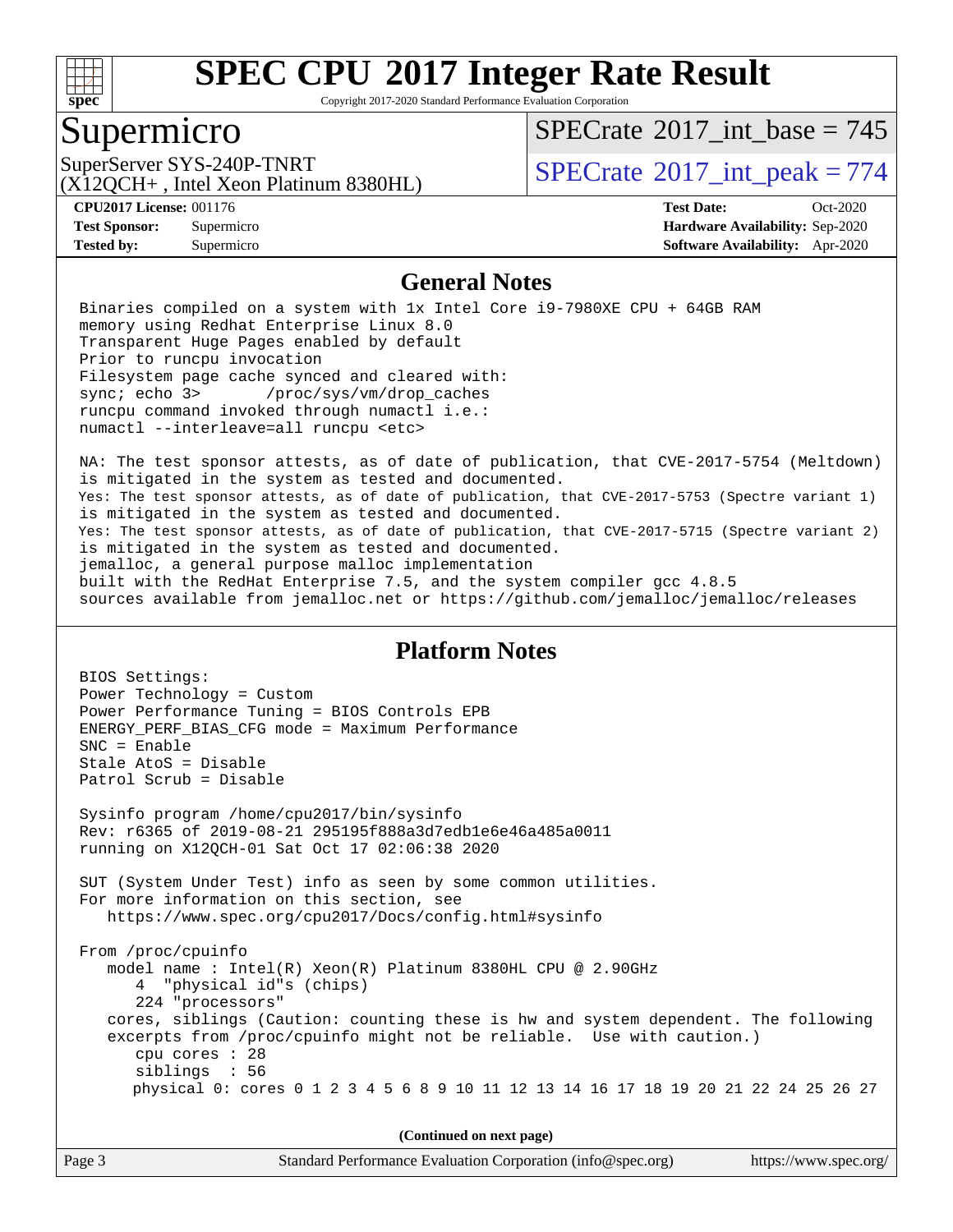

Copyright 2017-2020 Standard Performance Evaluation Corporation

### Supermicro

 $SPECTate$ <sup>®</sup>[2017\\_int\\_base =](http://www.spec.org/auto/cpu2017/Docs/result-fields.html#SPECrate2017intbase) 745

(X12QCH+ , Intel Xeon Platinum 8380HL)

SuperServer SYS-240P-TNRT  $\begin{array}{c|c}\n\text{SuperServer SYS-240P-TNRT} \\
\hline\n\text{CX120CH+ Intel Yeon Platinum 8380HI)}\n\end{array}$ 

**[CPU2017 License:](http://www.spec.org/auto/cpu2017/Docs/result-fields.html#CPU2017License)** 001176 **[Test Date:](http://www.spec.org/auto/cpu2017/Docs/result-fields.html#TestDate)** Oct-2020 **[Test Sponsor:](http://www.spec.org/auto/cpu2017/Docs/result-fields.html#TestSponsor)** Supermicro **[Hardware Availability:](http://www.spec.org/auto/cpu2017/Docs/result-fields.html#HardwareAvailability)** Sep-2020 **[Tested by:](http://www.spec.org/auto/cpu2017/Docs/result-fields.html#Testedby)** Supermicro **[Software Availability:](http://www.spec.org/auto/cpu2017/Docs/result-fields.html#SoftwareAvailability)** Apr-2020

#### **[Platform Notes \(Continued\)](http://www.spec.org/auto/cpu2017/Docs/result-fields.html#PlatformNotes)**

Page 4 Standard Performance Evaluation Corporation [\(info@spec.org\)](mailto:info@spec.org) <https://www.spec.org/> 28 29 30 physical 1: cores 0 1 2 3 4 5 6 8 9 10 11 12 13 14 16 17 18 19 20 21 22 24 25 26 27 28 29 30 physical 2: cores 0 1 2 3 4 5 6 8 9 10 11 12 13 14 16 17 18 19 20 21 22 24 25 26 27 28 29 30 physical 3: cores 0 1 2 3 4 5 6 8 9 10 11 12 13 14 16 17 18 19 20 21 22 24 25 26 27 28 29 30 From lscpu: Architecture: x86\_64 CPU op-mode(s): 32-bit, 64-bit Byte Order: Little Endian CPU(s): 224 On-line CPU(s) list: 0-223 Thread(s) per core: 2 Core(s) per socket: 28 Socket(s): 4 NUMA node(s): 8 Vendor ID: GenuineIntel CPU family: 6 Model: 85 Model name:  $Intel(R)$  Xeon(R) Platinum 8380HL CPU @ 2.90GHz Stepping: 11 CPU MHz: 3840.118 CPU max MHz: 4300.0000 CPU min MHz: 1000.0000 BogoMIPS: 5800.00 Virtualization: VT-x L1d cache: 32K L1i cache: 32K L2 cache: 1024K L3 cache: 39424K NUMA node0 CPU(s): 0-3,7-9,14-17,21-23,112-115,119-121,126-129,133-135 NUMA node1 CPU(s): 4-6,10-13,18-20,24-27,116-118,122-125,130-132,136-139 NUMA node2 CPU(s): 28-31,35-37,42-45,49-51,140-143,147-149,154-157,161-163 NUMA node3 CPU(s): 32-34,38-41,46-48,52-55,144-146,150-153,158-160,164-167 NUMA node4 CPU(s): 56-59,63-65,70-73,77-79,168-171,175-177,182-185,189-191<br>NUMA node5 CPU(s): 60-62,66-69,74-76,80-83,172-174,178-181,186-188,192-195 60-62,66-69,74-76,80-83,172-174,178-181,186-188,192-195 NUMA node6 CPU(s): 84-87,91-93,98-101,105-107,196-199,203-205,210-213,217-219 NUMA node7 CPU(s): 88-90,94-97,102-104,108-111,200-202,206-209,214-216,220-223 Flags: fpu vme de pse tsc msr pae mce cx8 apic sep mtrr pge mca cmov pat pse36 clflush dts acpi mmx fxsr sse sse2 ss ht tm pbe syscall nx pdpe1gb rdtscp lm constant\_tsc art arch\_perfmon pebs bts rep\_good nopl xtopology nonstop\_tsc cpuid aperfmperf pni pclmulqdq dtes64 monitor ds\_cpl vmx smx est tm2 ssse3 sdbg fma cx16 xtpr pdcm pcid dca sse4\_1 sse4\_2 x2apic movbe popcnt tsc\_deadline\_timer aes xsave avx f16c rdrand lahf\_lm abm 3dnowprefetch cpuid\_fault epb cat\_l3 cdp\_l3 invpcid\_single intel\_ppin ssbd mba ibrs ibpb stibp ibrs\_enhanced tpr\_shadow vnmi **(Continued on next page)**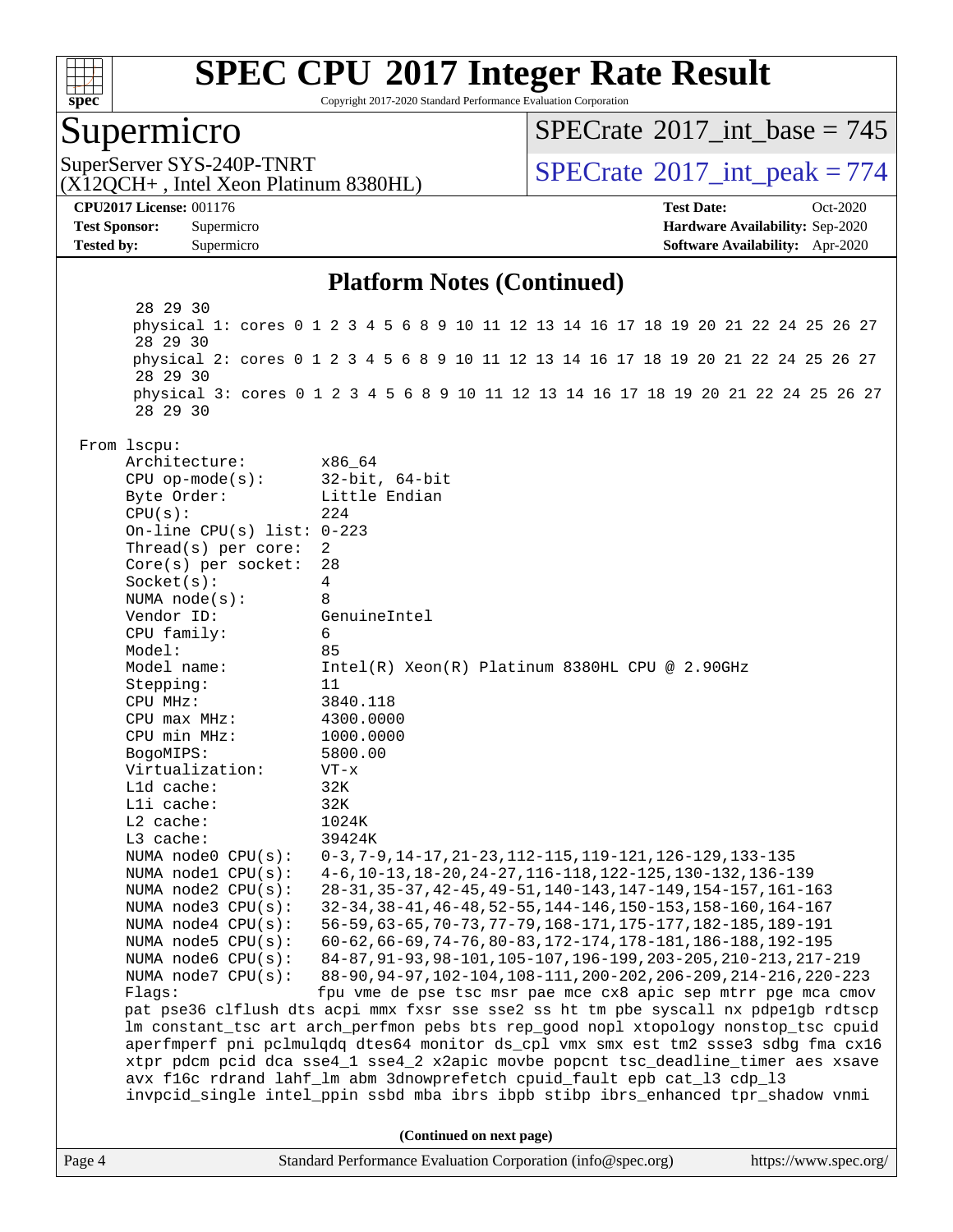

Copyright 2017-2020 Standard Performance Evaluation Corporation

### Supermicro

 $SPECTate$ <sup>®</sup>[2017\\_int\\_base =](http://www.spec.org/auto/cpu2017/Docs/result-fields.html#SPECrate2017intbase) 745

(X12QCH+ , Intel Xeon Platinum 8380HL)

SuperServer SYS-240P-TNRT  $SUS - 240P$ -TNRT  $SPECrate \degree 2017$  $SPECrate \degree 2017$ \_int\_peak = 774

**[Tested by:](http://www.spec.org/auto/cpu2017/Docs/result-fields.html#Testedby)** Supermicro **[Software Availability:](http://www.spec.org/auto/cpu2017/Docs/result-fields.html#SoftwareAvailability)** Apr-2020

**[CPU2017 License:](http://www.spec.org/auto/cpu2017/Docs/result-fields.html#CPU2017License)** 001176 **[Test Date:](http://www.spec.org/auto/cpu2017/Docs/result-fields.html#TestDate)** Oct-2020 **[Test Sponsor:](http://www.spec.org/auto/cpu2017/Docs/result-fields.html#TestSponsor)** Supermicro **[Hardware Availability:](http://www.spec.org/auto/cpu2017/Docs/result-fields.html#HardwareAvailability)** Sep-2020

#### **[Platform Notes \(Continued\)](http://www.spec.org/auto/cpu2017/Docs/result-fields.html#PlatformNotes)**

**(Continued on next page)**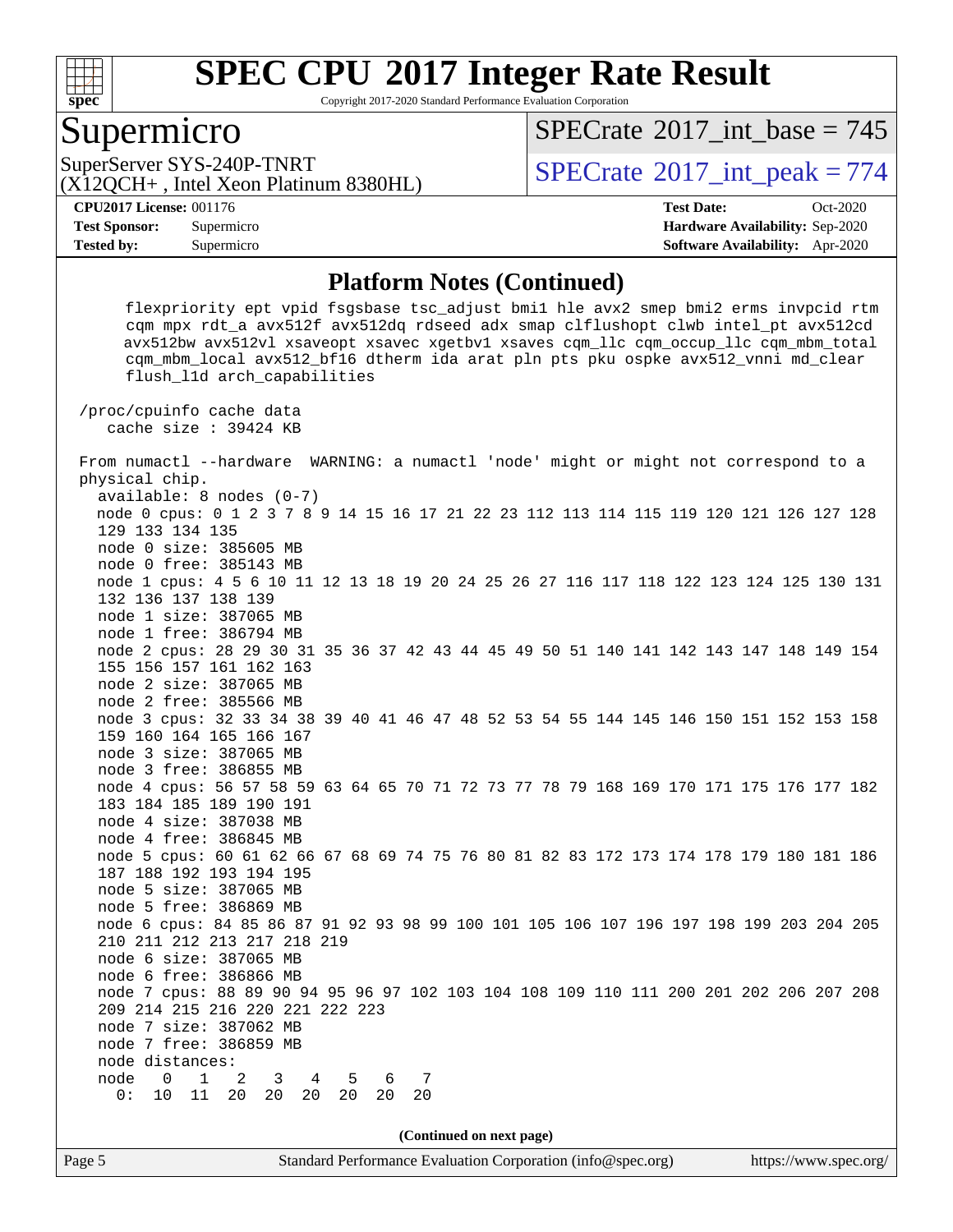

Copyright 2017-2020 Standard Performance Evaluation Corporation

### Supermicro

 $SPECTate$ <sup>®</sup>[2017\\_int\\_base =](http://www.spec.org/auto/cpu2017/Docs/result-fields.html#SPECrate2017intbase) 745

(X12QCH+ , Intel Xeon Platinum 8380HL)

SuperServer SYS-240P-TNRT  $SUS - 240P$ -TNRT  $SPECrate \degree 2017$  $SPECrate \degree 2017$ \_int\_peak = 774

**[CPU2017 License:](http://www.spec.org/auto/cpu2017/Docs/result-fields.html#CPU2017License)** 001176 **[Test Date:](http://www.spec.org/auto/cpu2017/Docs/result-fields.html#TestDate)** Oct-2020 **[Test Sponsor:](http://www.spec.org/auto/cpu2017/Docs/result-fields.html#TestSponsor)** Supermicro **[Hardware Availability:](http://www.spec.org/auto/cpu2017/Docs/result-fields.html#HardwareAvailability)** Sep-2020 **[Tested by:](http://www.spec.org/auto/cpu2017/Docs/result-fields.html#Testedby)** Supermicro **[Software Availability:](http://www.spec.org/auto/cpu2017/Docs/result-fields.html#SoftwareAvailability)** Apr-2020

#### **[Platform Notes \(Continued\)](http://www.spec.org/auto/cpu2017/Docs/result-fields.html#PlatformNotes)** 1: 11 10 20 20 20 20 20 20 2: 20 20 10 11 20 20 20 20 3: 20 20 11 10 20 20 20 20 4: 20 20 20 20 10 11 20 20 5: 20 20 20 20 11 10 20 20 6: 20 20 20 20 20 20 10 11 7: 20 20 20 20 20 11 From /proc/meminfo MemTotal: 3169315340 kB HugePages\_Total: 0 Hugepagesize: 2048 kB From /etc/\*release\* /etc/\*version\* os-release: NAME="Red Hat Enterprise Linux" VERSION="8.2 (Ootpa)" ID="rhel" ID\_LIKE="fedora" VERSION\_ID="8.2" PLATFORM\_ID="platform:el8" PRETTY\_NAME="Red Hat Enterprise Linux 8.2 (Ootpa)" ANSI\_COLOR="0;31" redhat-release: Red Hat Enterprise Linux release 8.2 (Ootpa) system-release: Red Hat Enterprise Linux release 8.2 (Ootpa) system-release-cpe: cpe:/o:redhat:enterprise\_linux:8.2:ga uname -a: Linux X12QCH-01 4.18.0-193.el8.x86\_64 #1 SMP Fri Mar 27 14:35:58 UTC 2020 x86\_64 x86\_64 x86\_64 GNU/Linux Kernel self-reported vulnerability status: itlb\_multihit: Not affected CVE-2018-3620 (L1 Terminal Fault): Not affected Microarchitectural Data Sampling: Not affected CVE-2017-5754 (Meltdown): Not affected CVE-2018-3639 (Speculative Store Bypass): Mitigation: Speculative Store Bypass disabled via prctl and seccomp CVE-2017-5753 (Spectre variant 1): Mitigation: usercopy/swapgs barriers and \_\_user pointer sanitization CVE-2017-5715 (Spectre variant 2): Mitigation: Enhanced IBRS, IBPB: conditional, RSB filling tsx\_async\_abort: Not affected run-level 3 Oct 17 01:52 **(Continued on next page)**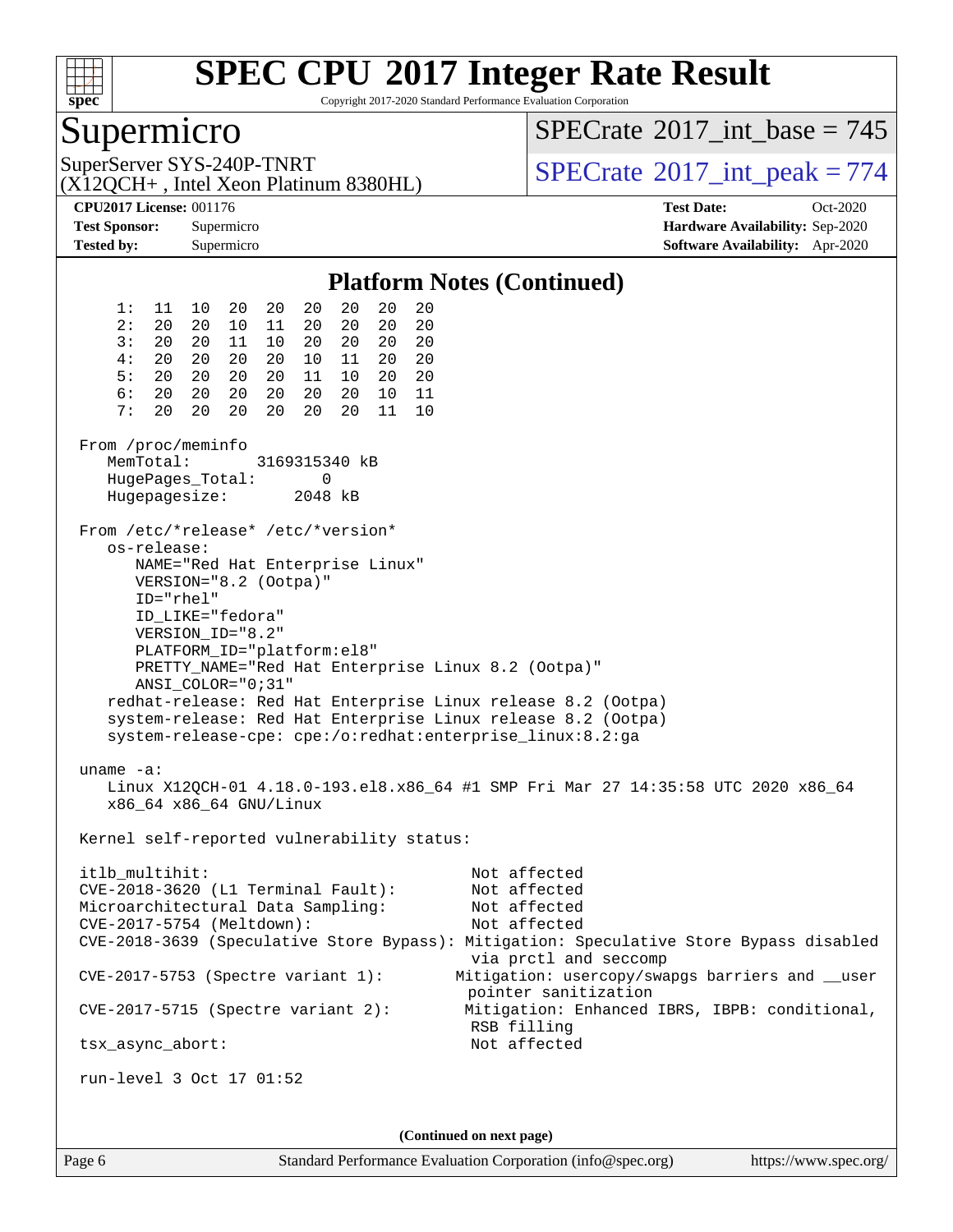

Copyright 2017-2020 Standard Performance Evaluation Corporation

### Supermicro

 $SPECrate$ <sup>®</sup>[2017\\_int\\_base =](http://www.spec.org/auto/cpu2017/Docs/result-fields.html#SPECrate2017intbase) 745

(X12QCH+ , Intel Xeon Platinum 8380HL)

SuperServer SYS-240P-TNRT  $\vert$  [SPECrate](http://www.spec.org/auto/cpu2017/Docs/result-fields.html#SPECrate2017intpeak)®[2017\\_int\\_peak = 7](http://www.spec.org/auto/cpu2017/Docs/result-fields.html#SPECrate2017intpeak)74

**[Tested by:](http://www.spec.org/auto/cpu2017/Docs/result-fields.html#Testedby)** Supermicro **[Software Availability:](http://www.spec.org/auto/cpu2017/Docs/result-fields.html#SoftwareAvailability)** Apr-2020

**[CPU2017 License:](http://www.spec.org/auto/cpu2017/Docs/result-fields.html#CPU2017License)** 001176 **[Test Date:](http://www.spec.org/auto/cpu2017/Docs/result-fields.html#TestDate)** Oct-2020 **[Test Sponsor:](http://www.spec.org/auto/cpu2017/Docs/result-fields.html#TestSponsor)** Supermicro **[Hardware Availability:](http://www.spec.org/auto/cpu2017/Docs/result-fields.html#HardwareAvailability)** Sep-2020

#### **[Platform Notes \(Continued\)](http://www.spec.org/auto/cpu2017/Docs/result-fields.html#PlatformNotes)**

 SPEC is set to: /home/cpu2017 Filesystem Type Size Used Avail Use% Mounted on /dev/mapper/rhel-home xfs 125G 11G 114G 9% /home

 From /sys/devices/virtual/dmi/id BIOS: American Megatrends International, LLC. 1.0 09/02/2020 Vendor: Supermicro Product: Super Server Product Family: Family Serial: 0123456789

 Additional information from dmidecode follows. WARNING: Use caution when you interpret this section. The 'dmidecode' program reads system data which is "intended to allow hardware to be accurately determined", but the intent may not be met, as there are frequent changes to hardware, firmware, and the "DMTF SMBIOS" standard. Memory:

48x Samsung M393A8G40AB2-CWE 64 GB 2 rank 3200

(End of data from sysinfo program)

#### **[Compiler Version Notes](http://www.spec.org/auto/cpu2017/Docs/result-fields.html#CompilerVersionNotes)**

Page 7 Standard Performance Evaluation Corporation [\(info@spec.org\)](mailto:info@spec.org) <https://www.spec.org/> ==============================================================================  $C$  | 502.gcc\_r(peak) ------------------------------------------------------------------------------ Intel(R) C Compiler for applications running on IA-32, Version 2021.1 NextGen Build 20200304 Copyright (C) 1985-2020 Intel Corporation. All rights reserved. ------------------------------------------------------------------------------ ============================================================================== C  $| 500.\text{perlbench_r(base)} 502.\text{gcc_r(base)} 505.\text{mcf_r(base)} peak\rangle$  | 525.x264\_r(base, peak) 557.xz\_r(base) ------------------------------------------------------------------------------ Intel(R) C Compiler for applications running on Intel(R) 64, Version 2021.1 NextGen Build 20200304 Copyright (C) 1985-2020 Intel Corporation. All rights reserved. ------------------------------------------------------------------------------ ==============================================================================  $C$  | 500.perlbench\_r(peak) 557.xz\_r(peak) ------------------------------------------------------------------------------ Intel(R) C Intel(R) 64 Compiler for applications running on Intel(R)  $64$ , Version 19.1.1.217 Build 20200306 Copyright (C) 1985-2020 Intel Corporation. All rights reserved. ------------------------------------------------------------------------------ **(Continued on next page)**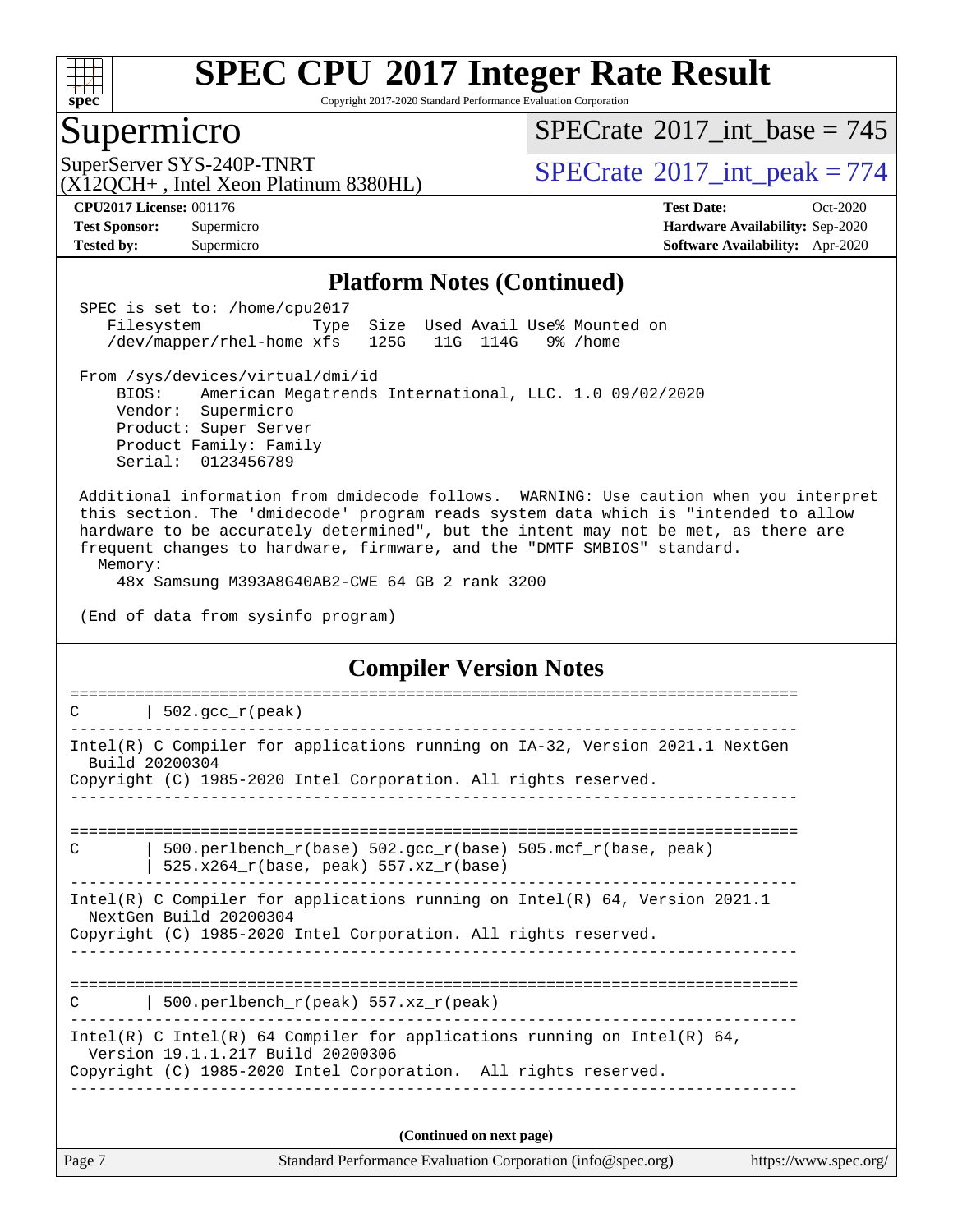

Copyright 2017-2020 Standard Performance Evaluation Corporation

## Supermicro

 $SPECrate$ <sup>®</sup>[2017\\_int\\_base =](http://www.spec.org/auto/cpu2017/Docs/result-fields.html#SPECrate2017intbase) 745

(X12QCH+ , Intel Xeon Platinum 8380HL)

SuperServer SYS-240P-TNRT  $(0.7720)$  [SPECrate](http://www.spec.org/auto/cpu2017/Docs/result-fields.html#SPECrate2017intpeak)<sup>®</sup>[2017\\_int\\_peak = 7](http://www.spec.org/auto/cpu2017/Docs/result-fields.html#SPECrate2017intpeak)74

**[CPU2017 License:](http://www.spec.org/auto/cpu2017/Docs/result-fields.html#CPU2017License)** 001176 **[Test Date:](http://www.spec.org/auto/cpu2017/Docs/result-fields.html#TestDate)** Oct-2020 **[Test Sponsor:](http://www.spec.org/auto/cpu2017/Docs/result-fields.html#TestSponsor)** Supermicro **[Hardware Availability:](http://www.spec.org/auto/cpu2017/Docs/result-fields.html#HardwareAvailability)** Sep-2020 **[Tested by:](http://www.spec.org/auto/cpu2017/Docs/result-fields.html#Testedby)** Supermicro **[Software Availability:](http://www.spec.org/auto/cpu2017/Docs/result-fields.html#SoftwareAvailability)** Apr-2020

#### **[Compiler Version Notes \(Continued\)](http://www.spec.org/auto/cpu2017/Docs/result-fields.html#CompilerVersionNotes)**

| $\vert$ 502.gcc_r(peak)<br>C                                                                                                                                                                                                                                                               |
|--------------------------------------------------------------------------------------------------------------------------------------------------------------------------------------------------------------------------------------------------------------------------------------------|
| <u> 1990 - Jan Alexandria de Carlos de Los Antigos de Carlos de Carlos de Carlos de Carlos de Carlos de Carlos d</u><br>Intel(R) C Compiler for applications running on IA-32, Version 2021.1 NextGen<br>Build 20200304<br>Copyright (C) 1985-2020 Intel Corporation. All rights reserved. |
|                                                                                                                                                                                                                                                                                            |
| 500.perlbench_r(base) 502.gcc_r(base) 505.mcf_r(base, peak)<br>C<br>$525.x264_r(base, peak) 557.xz_r(base)$                                                                                                                                                                                |
| Intel(R) C Compiler for applications running on Intel(R) 64, Version 2021.1<br>NextGen Build 20200304<br>Copyright (C) 1985-2020 Intel Corporation. All rights reserved.                                                                                                                   |
| 500.perlbench_r(peak) 557.xz_r(peak)<br>С                                                                                                                                                                                                                                                  |
| Intel(R) C Intel(R) 64 Compiler for applications running on Intel(R) 64,<br>Version 19.1.1.217 Build 20200306<br>Copyright (C) 1985-2020 Intel Corporation. All rights reserved.                                                                                                           |
| 502.gcc_r(peak)<br>C                                                                                                                                                                                                                                                                       |
| Intel(R) C Compiler for applications running on IA-32, Version 2021.1 NextGen<br>Build 20200304<br>Copyright (C) 1985-2020 Intel Corporation. All rights reserved.                                                                                                                         |
|                                                                                                                                                                                                                                                                                            |
| 500.perlbench_r(base) 502.gcc_r(base) 505.mcf_r(base, peak)<br>C<br>525.x264_r(base, peak) 557.xz_r(base)                                                                                                                                                                                  |
| Intel(R) C Compiler for applications running on Intel(R) 64, Version 2021.1<br>NextGen Build 20200304<br>Copyright (C) 1985-2020 Intel Corporation. All rights reserved.                                                                                                                   |
| 500.perlbench_r(peak) 557.xz_r(peak)                                                                                                                                                                                                                                                       |
| Intel(R) C Intel(R) 64 Compiler for applications running on Intel(R) 64,                                                                                                                                                                                                                   |
| (Continued on next page)                                                                                                                                                                                                                                                                   |
| Standard Performance Evaluation Corporation (info@spec.org)<br>https://www.spec.org/<br>Page 8                                                                                                                                                                                             |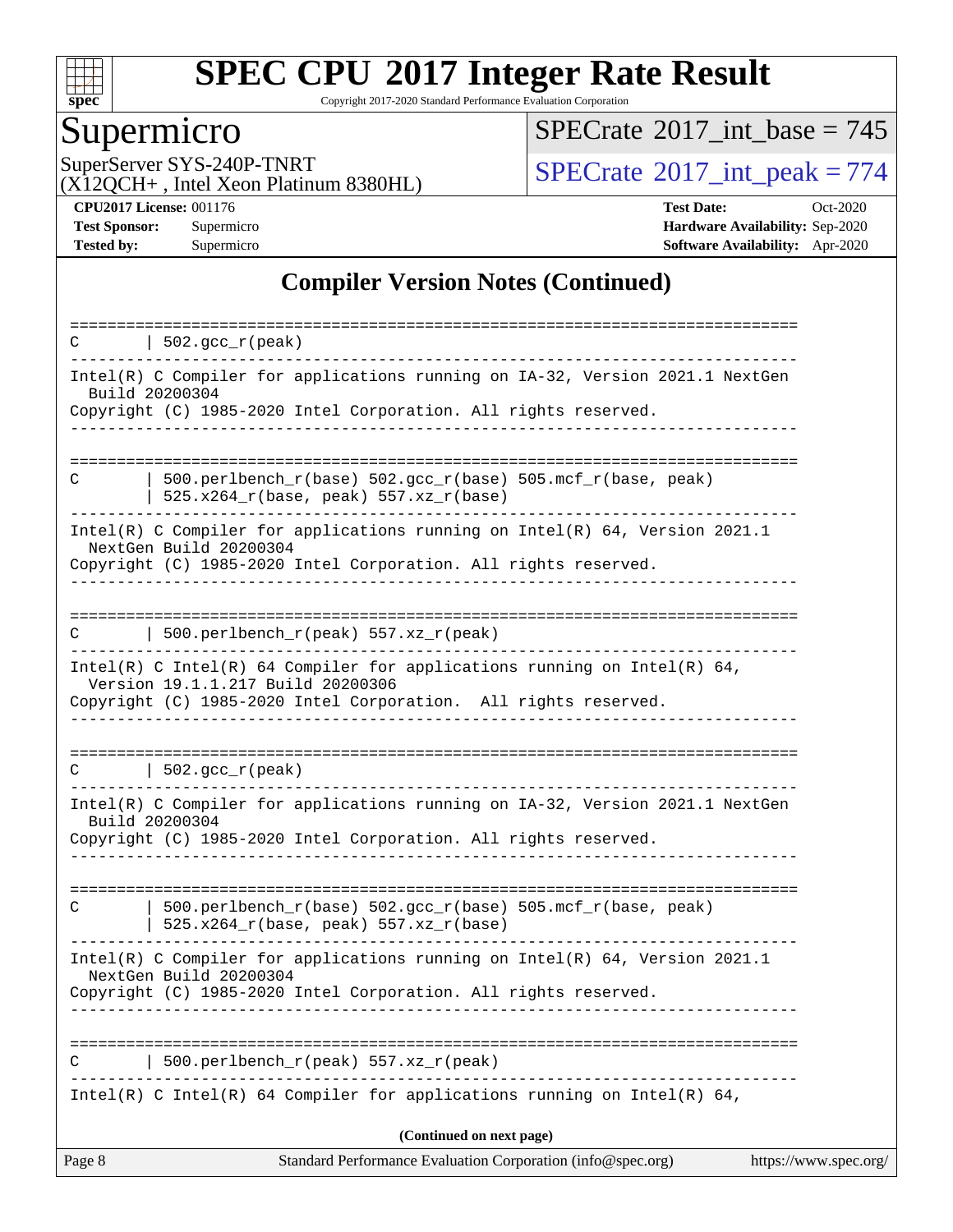

Copyright 2017-2020 Standard Performance Evaluation Corporation

# Supermicro<br>SuperServer SYS-240P-TNRT

 $SPECTate$ <sup>®</sup>[2017\\_int\\_base =](http://www.spec.org/auto/cpu2017/Docs/result-fields.html#SPECrate2017intbase) 745

(X12QCH+ , Intel Xeon Platinum 8380HL)

 $SPECTate@2017_int\_peak = 774$ 

**[CPU2017 License:](http://www.spec.org/auto/cpu2017/Docs/result-fields.html#CPU2017License)** 001176 **[Test Date:](http://www.spec.org/auto/cpu2017/Docs/result-fields.html#TestDate)** Oct-2020 **[Test Sponsor:](http://www.spec.org/auto/cpu2017/Docs/result-fields.html#TestSponsor)** Supermicro **[Hardware Availability:](http://www.spec.org/auto/cpu2017/Docs/result-fields.html#HardwareAvailability)** Sep-2020 **[Tested by:](http://www.spec.org/auto/cpu2017/Docs/result-fields.html#Testedby)** Supermicro **[Software Availability:](http://www.spec.org/auto/cpu2017/Docs/result-fields.html#SoftwareAvailability)** Apr-2020

#### **[Compiler Version Notes \(Continued\)](http://www.spec.org/auto/cpu2017/Docs/result-fields.html#CompilerVersionNotes)**

|                                                                                                                                                                              | Version 19.1.1.217 Build 20200306<br>Copyright (C) 1985-2020 Intel Corporation. All rights reserved.                                                                                     |  |  |  |  |  |
|------------------------------------------------------------------------------------------------------------------------------------------------------------------------------|------------------------------------------------------------------------------------------------------------------------------------------------------------------------------------------|--|--|--|--|--|
| $C++$                                                                                                                                                                        | 520.omnetpp r(base, peak) 523.xalancbmk r(base, peak)<br>531.deepsjeng $r(base, peak)$ 541.leela $r(base, peak)$                                                                         |  |  |  |  |  |
| Intel(R) $C++$ Compiler for applications running on Intel(R) 64, Version 2021.1<br>NextGen Build 20200304<br>Copyright (C) 1985-2020 Intel Corporation. All rights reserved. |                                                                                                                                                                                          |  |  |  |  |  |
|                                                                                                                                                                              | Fortran   548.exchange2_r(base, peak)                                                                                                                                                    |  |  |  |  |  |
|                                                                                                                                                                              | $Intel(R)$ Fortran Intel(R) 64 Compiler for applications running on Intel(R)<br>64, Version 19.1.1.217 Build 20200306<br>Copyright (C) 1985-2020 Intel Corporation. All rights reserved. |  |  |  |  |  |

### **[Base Compiler Invocation](http://www.spec.org/auto/cpu2017/Docs/result-fields.html#BaseCompilerInvocation)**

[C benchmarks](http://www.spec.org/auto/cpu2017/Docs/result-fields.html#Cbenchmarks): [icc](http://www.spec.org/cpu2017/results/res2020q4/cpu2017-20201027-24306.flags.html#user_CCbase_intel_icc_66fc1ee009f7361af1fbd72ca7dcefbb700085f36577c54f309893dd4ec40d12360134090235512931783d35fd58c0460139e722d5067c5574d8eaf2b3e37e92)

[C++ benchmarks:](http://www.spec.org/auto/cpu2017/Docs/result-fields.html#CXXbenchmarks) [icpc](http://www.spec.org/cpu2017/results/res2020q4/cpu2017-20201027-24306.flags.html#user_CXXbase_intel_icpc_c510b6838c7f56d33e37e94d029a35b4a7bccf4766a728ee175e80a419847e808290a9b78be685c44ab727ea267ec2f070ec5dc83b407c0218cded6866a35d07)

[Fortran benchmarks](http://www.spec.org/auto/cpu2017/Docs/result-fields.html#Fortranbenchmarks): [ifort](http://www.spec.org/cpu2017/results/res2020q4/cpu2017-20201027-24306.flags.html#user_FCbase_intel_ifort_8111460550e3ca792625aed983ce982f94888b8b503583aa7ba2b8303487b4d8a21a13e7191a45c5fd58ff318f48f9492884d4413fa793fd88dd292cad7027ca)

## **[Base Portability Flags](http://www.spec.org/auto/cpu2017/Docs/result-fields.html#BasePortabilityFlags)**

 500.perlbench\_r: [-DSPEC\\_LP64](http://www.spec.org/cpu2017/results/res2020q4/cpu2017-20201027-24306.flags.html#b500.perlbench_r_basePORTABILITY_DSPEC_LP64) [-DSPEC\\_LINUX\\_X64](http://www.spec.org/cpu2017/results/res2020q4/cpu2017-20201027-24306.flags.html#b500.perlbench_r_baseCPORTABILITY_DSPEC_LINUX_X64) 502.gcc\_r: [-DSPEC\\_LP64](http://www.spec.org/cpu2017/results/res2020q4/cpu2017-20201027-24306.flags.html#suite_basePORTABILITY502_gcc_r_DSPEC_LP64) 505.mcf\_r: [-DSPEC\\_LP64](http://www.spec.org/cpu2017/results/res2020q4/cpu2017-20201027-24306.flags.html#suite_basePORTABILITY505_mcf_r_DSPEC_LP64) 520.omnetpp\_r: [-DSPEC\\_LP64](http://www.spec.org/cpu2017/results/res2020q4/cpu2017-20201027-24306.flags.html#suite_basePORTABILITY520_omnetpp_r_DSPEC_LP64) 523.xalancbmk\_r: [-DSPEC\\_LP64](http://www.spec.org/cpu2017/results/res2020q4/cpu2017-20201027-24306.flags.html#suite_basePORTABILITY523_xalancbmk_r_DSPEC_LP64) [-DSPEC\\_LINUX](http://www.spec.org/cpu2017/results/res2020q4/cpu2017-20201027-24306.flags.html#b523.xalancbmk_r_baseCXXPORTABILITY_DSPEC_LINUX) 525.x264\_r: [-DSPEC\\_LP64](http://www.spec.org/cpu2017/results/res2020q4/cpu2017-20201027-24306.flags.html#suite_basePORTABILITY525_x264_r_DSPEC_LP64) 531.deepsjeng\_r: [-DSPEC\\_LP64](http://www.spec.org/cpu2017/results/res2020q4/cpu2017-20201027-24306.flags.html#suite_basePORTABILITY531_deepsjeng_r_DSPEC_LP64) 541.leela\_r: [-DSPEC\\_LP64](http://www.spec.org/cpu2017/results/res2020q4/cpu2017-20201027-24306.flags.html#suite_basePORTABILITY541_leela_r_DSPEC_LP64) 548.exchange2\_r: [-DSPEC\\_LP64](http://www.spec.org/cpu2017/results/res2020q4/cpu2017-20201027-24306.flags.html#suite_basePORTABILITY548_exchange2_r_DSPEC_LP64)

**(Continued on next page)**

Page 9 Standard Performance Evaluation Corporation [\(info@spec.org\)](mailto:info@spec.org) <https://www.spec.org/>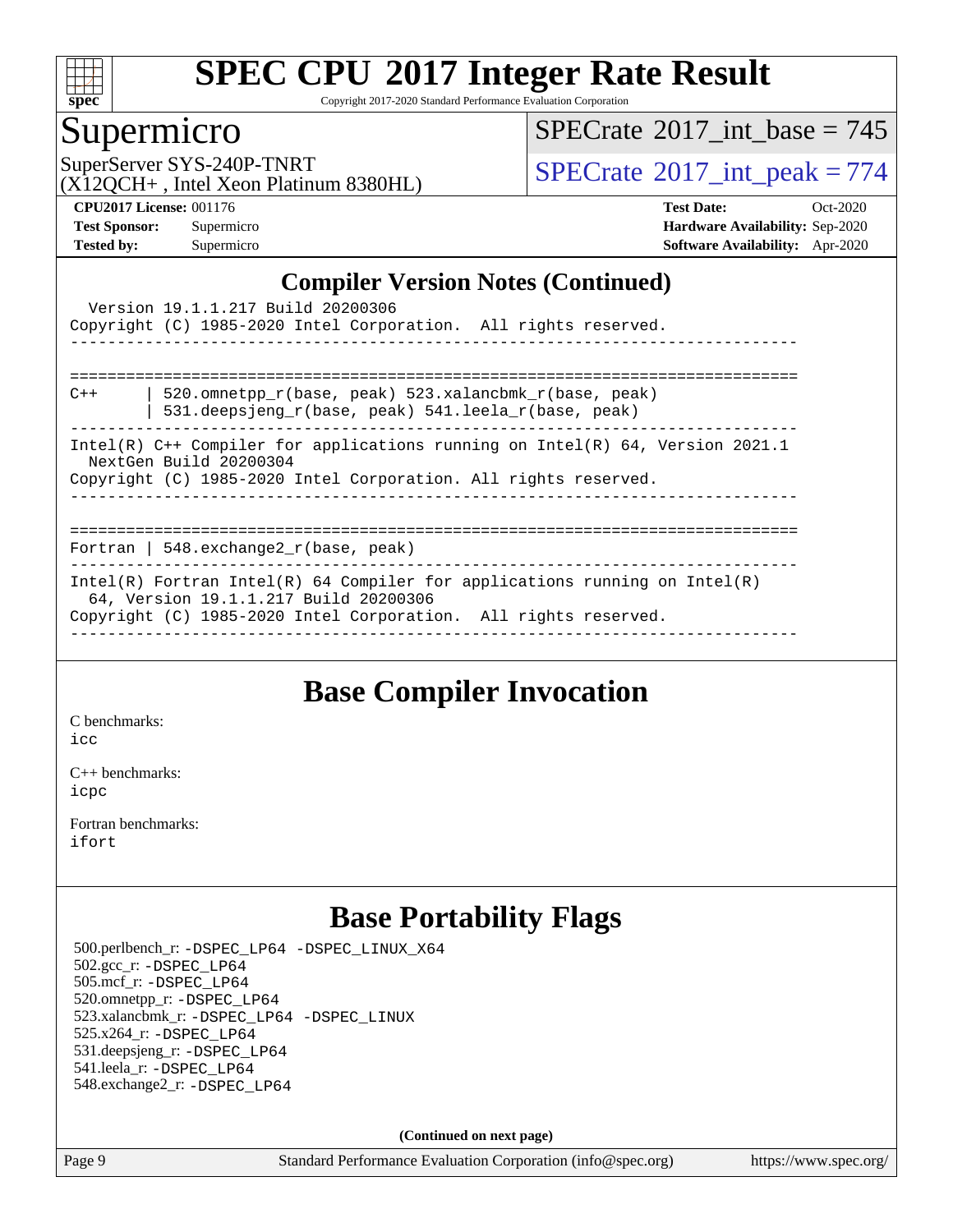

Copyright 2017-2020 Standard Performance Evaluation Corporation

### Supermicro

 $SPECTate$ <sup>®</sup>[2017\\_int\\_base =](http://www.spec.org/auto/cpu2017/Docs/result-fields.html#SPECrate2017intbase) 745

(X12QCH+ , Intel Xeon Platinum 8380HL)

SuperServer SYS-240P-TNRT  $SUS - 240P$ -TNRT  $SPECrate \degree 2017$  $SPECrate \degree 2017$ \_int\_peak = 774

**[CPU2017 License:](http://www.spec.org/auto/cpu2017/Docs/result-fields.html#CPU2017License)** 001176 **[Test Date:](http://www.spec.org/auto/cpu2017/Docs/result-fields.html#TestDate)** Oct-2020 **[Test Sponsor:](http://www.spec.org/auto/cpu2017/Docs/result-fields.html#TestSponsor)** Supermicro **[Hardware Availability:](http://www.spec.org/auto/cpu2017/Docs/result-fields.html#HardwareAvailability)** Sep-2020 **[Tested by:](http://www.spec.org/auto/cpu2017/Docs/result-fields.html#Testedby)** Supermicro **[Software Availability:](http://www.spec.org/auto/cpu2017/Docs/result-fields.html#SoftwareAvailability)** Apr-2020

## **[Base Portability Flags \(Continued\)](http://www.spec.org/auto/cpu2017/Docs/result-fields.html#BasePortabilityFlags)**

557.xz\_r: [-DSPEC\\_LP64](http://www.spec.org/cpu2017/results/res2020q4/cpu2017-20201027-24306.flags.html#suite_basePORTABILITY557_xz_r_DSPEC_LP64)

## **[Base Optimization Flags](http://www.spec.org/auto/cpu2017/Docs/result-fields.html#BaseOptimizationFlags)**

[C benchmarks](http://www.spec.org/auto/cpu2017/Docs/result-fields.html#Cbenchmarks):

[-m64](http://www.spec.org/cpu2017/results/res2020q4/cpu2017-20201027-24306.flags.html#user_CCbase_m64-icc) [-qnextgen](http://www.spec.org/cpu2017/results/res2020q4/cpu2017-20201027-24306.flags.html#user_CCbase_f-qnextgen) [-std=c11](http://www.spec.org/cpu2017/results/res2020q4/cpu2017-20201027-24306.flags.html#user_CCbase_std-icc-std_0e1c27790398a4642dfca32ffe6c27b5796f9c2d2676156f2e42c9c44eaad0c049b1cdb667a270c34d979996257aeb8fc440bfb01818dbc9357bd9d174cb8524) [-Wl,-plugin-opt=-x86-branches-within-32B-boundaries](http://www.spec.org/cpu2017/results/res2020q4/cpu2017-20201027-24306.flags.html#user_CCbase_f-x86-branches-within-32B-boundaries_0098b4e4317ae60947b7b728078a624952a08ac37a3c797dfb4ffeb399e0c61a9dd0f2f44ce917e9361fb9076ccb15e7824594512dd315205382d84209e912f3) [-Wl,-z,muldefs](http://www.spec.org/cpu2017/results/res2020q4/cpu2017-20201027-24306.flags.html#user_CCbase_link_force_multiple1_b4cbdb97b34bdee9ceefcfe54f4c8ea74255f0b02a4b23e853cdb0e18eb4525ac79b5a88067c842dd0ee6996c24547a27a4b99331201badda8798ef8a743f577) [-xCORE-AVX512](http://www.spec.org/cpu2017/results/res2020q4/cpu2017-20201027-24306.flags.html#user_CCbase_f-xCORE-AVX512) [-O3](http://www.spec.org/cpu2017/results/res2020q4/cpu2017-20201027-24306.flags.html#user_CCbase_f-O3) [-ffast-math](http://www.spec.org/cpu2017/results/res2020q4/cpu2017-20201027-24306.flags.html#user_CCbase_f-ffast-math) [-flto](http://www.spec.org/cpu2017/results/res2020q4/cpu2017-20201027-24306.flags.html#user_CCbase_f-flto) [-mfpmath=sse](http://www.spec.org/cpu2017/results/res2020q4/cpu2017-20201027-24306.flags.html#user_CCbase_f-mfpmath_70eb8fac26bde974f8ab713bc9086c5621c0b8d2f6c86f38af0bd7062540daf19db5f3a066d8c6684be05d84c9b6322eb3b5be6619d967835195b93d6c02afa1) [-funroll-loops](http://www.spec.org/cpu2017/results/res2020q4/cpu2017-20201027-24306.flags.html#user_CCbase_f-funroll-loops) [-fuse-ld=gold](http://www.spec.org/cpu2017/results/res2020q4/cpu2017-20201027-24306.flags.html#user_CCbase_f-fuse-ld_920b3586e2b8c6e0748b9c84fa9b744736ba725a32cab14ad8f3d4ad28eecb2f59d1144823d2e17006539a88734fe1fc08fc3035f7676166309105a78aaabc32) [-qopt-mem-layout-trans=4](http://www.spec.org/cpu2017/results/res2020q4/cpu2017-20201027-24306.flags.html#user_CCbase_f-qopt-mem-layout-trans_fa39e755916c150a61361b7846f310bcdf6f04e385ef281cadf3647acec3f0ae266d1a1d22d972a7087a248fd4e6ca390a3634700869573d231a252c784941a8) [-L/usr/local/IntelCompiler19/compilers\\_and\\_libraries\\_2020.1.217/linux/compiler/lib/intel64\\_lin](http://www.spec.org/cpu2017/results/res2020q4/cpu2017-20201027-24306.flags.html#user_CCbase_linkpath_2cb6f503891ebf8baee7515f4e7d4ec1217444d1d05903cc0091ac4158de400651d2b2313a9fa414cb8a8f0e16ab029634f5c6db340f400369c190d4db8a54a0) [-lqkmalloc](http://www.spec.org/cpu2017/results/res2020q4/cpu2017-20201027-24306.flags.html#user_CCbase_qkmalloc_link_lib_79a818439969f771c6bc311cfd333c00fc099dad35c030f5aab9dda831713d2015205805422f83de8875488a2991c0a156aaa600e1f9138f8fc37004abc96dc5)

[C++ benchmarks](http://www.spec.org/auto/cpu2017/Docs/result-fields.html#CXXbenchmarks):

```
-m64 -qnextgen -Wl,-plugin-opt=-x86-branches-within-32B-boundaries
-Wl,-z,muldefs -xCORE-AVX512 -O3 -ffast-math -flto -mfpmath=sse
-funroll-loops -fuse-ld=gold -qopt-mem-layout-trans=4
-L/usr/local/IntelCompiler19/compilers_and_libraries_2020.1.217/linux/compiler/lib/intel64_lin
-lqkmalloc
```
#### [Fortran benchmarks:](http://www.spec.org/auto/cpu2017/Docs/result-fields.html#Fortranbenchmarks)

```
-m64 -Wl,-plugin-opt=-x86-branches-within-32B-boundaries -Wl,-z,muldefs
-xCORE-AVX512 -O3 -ipo -no-prec-div -qopt-mem-layout-trans=4
-nostandard-realloc-lhs -align array32byte -auto
-mbranches-within-32B-boundaries
-L/usr/local/IntelCompiler19/compilers_and_libraries_2020.1.217/linux/compiler/lib/intel64_lin
-lqkmalloc
```
## **[Peak Compiler Invocation](http://www.spec.org/auto/cpu2017/Docs/result-fields.html#PeakCompilerInvocation)**

[C benchmarks](http://www.spec.org/auto/cpu2017/Docs/result-fields.html#Cbenchmarks):

[icc](http://www.spec.org/cpu2017/results/res2020q4/cpu2017-20201027-24306.flags.html#user_CCpeak_intel_icc_66fc1ee009f7361af1fbd72ca7dcefbb700085f36577c54f309893dd4ec40d12360134090235512931783d35fd58c0460139e722d5067c5574d8eaf2b3e37e92)

[C++ benchmarks:](http://www.spec.org/auto/cpu2017/Docs/result-fields.html#CXXbenchmarks) [icpc](http://www.spec.org/cpu2017/results/res2020q4/cpu2017-20201027-24306.flags.html#user_CXXpeak_intel_icpc_c510b6838c7f56d33e37e94d029a35b4a7bccf4766a728ee175e80a419847e808290a9b78be685c44ab727ea267ec2f070ec5dc83b407c0218cded6866a35d07)

[Fortran benchmarks](http://www.spec.org/auto/cpu2017/Docs/result-fields.html#Fortranbenchmarks): [ifort](http://www.spec.org/cpu2017/results/res2020q4/cpu2017-20201027-24306.flags.html#user_FCpeak_intel_ifort_8111460550e3ca792625aed983ce982f94888b8b503583aa7ba2b8303487b4d8a21a13e7191a45c5fd58ff318f48f9492884d4413fa793fd88dd292cad7027ca)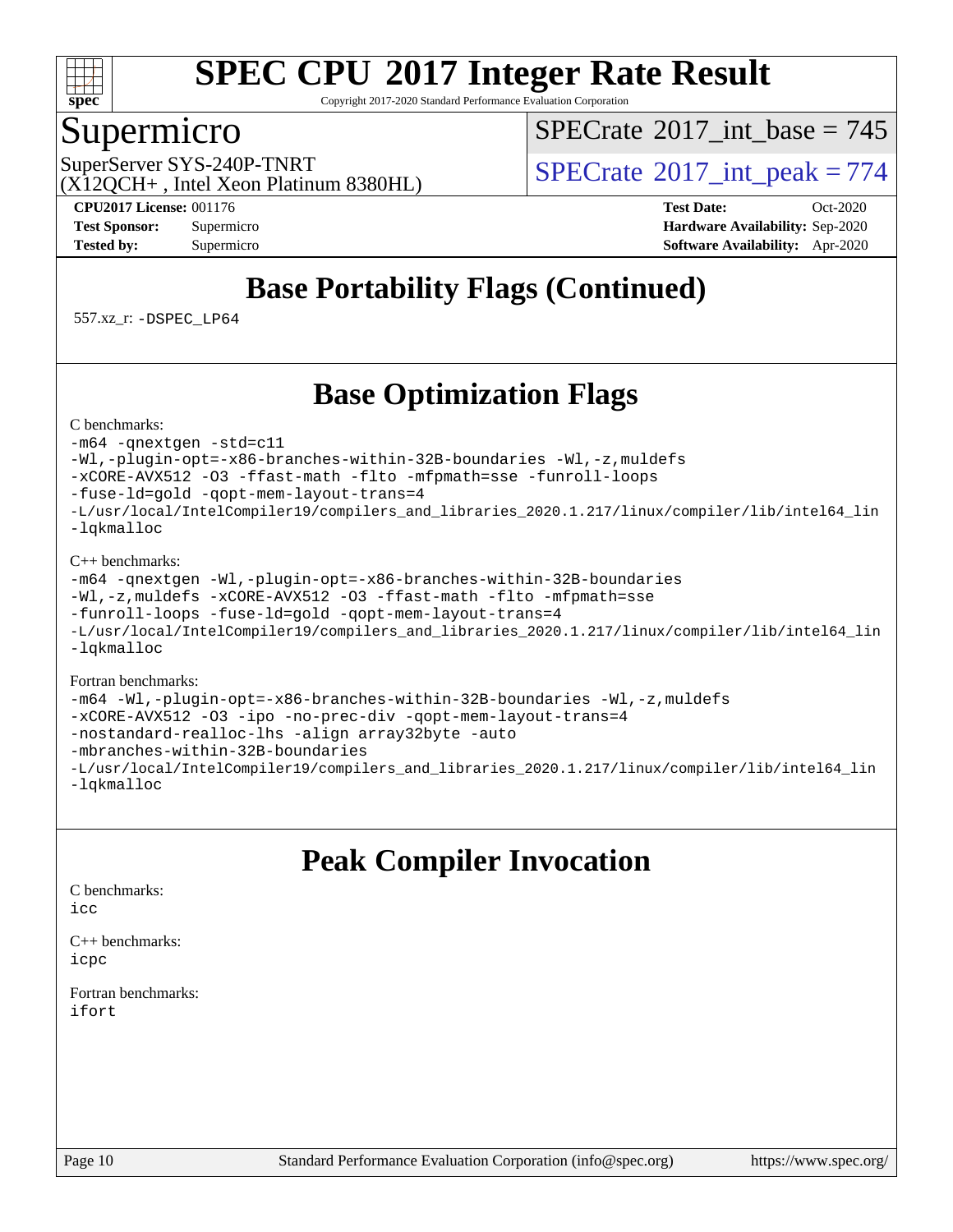

Copyright 2017-2020 Standard Performance Evaluation Corporation

### Supermicro

 $SPECTate$ <sup>®</sup>[2017\\_int\\_base =](http://www.spec.org/auto/cpu2017/Docs/result-fields.html#SPECrate2017intbase) 745

(X12QCH+ , Intel Xeon Platinum 8380HL)

SuperServer SYS-240P-TNRT  $SUS - 240P$ -TNRT  $SPECrate \degree 2017$  $SPECrate \degree 2017$ \_int\_peak = 774

**[CPU2017 License:](http://www.spec.org/auto/cpu2017/Docs/result-fields.html#CPU2017License)** 001176 **[Test Date:](http://www.spec.org/auto/cpu2017/Docs/result-fields.html#TestDate)** Oct-2020 **[Test Sponsor:](http://www.spec.org/auto/cpu2017/Docs/result-fields.html#TestSponsor)** Supermicro **[Hardware Availability:](http://www.spec.org/auto/cpu2017/Docs/result-fields.html#HardwareAvailability)** Sep-2020 **[Tested by:](http://www.spec.org/auto/cpu2017/Docs/result-fields.html#Testedby)** Supermicro **[Software Availability:](http://www.spec.org/auto/cpu2017/Docs/result-fields.html#SoftwareAvailability)** Apr-2020

### **[Peak Portability Flags](http://www.spec.org/auto/cpu2017/Docs/result-fields.html#PeakPortabilityFlags)**

 500.perlbench\_r: [-DSPEC\\_LP64](http://www.spec.org/cpu2017/results/res2020q4/cpu2017-20201027-24306.flags.html#b500.perlbench_r_peakPORTABILITY_DSPEC_LP64) [-DSPEC\\_LINUX\\_X64](http://www.spec.org/cpu2017/results/res2020q4/cpu2017-20201027-24306.flags.html#b500.perlbench_r_peakCPORTABILITY_DSPEC_LINUX_X64) 502.gcc\_r: [-D\\_FILE\\_OFFSET\\_BITS=64](http://www.spec.org/cpu2017/results/res2020q4/cpu2017-20201027-24306.flags.html#user_peakPORTABILITY502_gcc_r_file_offset_bits_64_5ae949a99b284ddf4e95728d47cb0843d81b2eb0e18bdfe74bbf0f61d0b064f4bda2f10ea5eb90e1dcab0e84dbc592acfc5018bc955c18609f94ddb8d550002c) 505.mcf\_r: [-DSPEC\\_LP64](http://www.spec.org/cpu2017/results/res2020q4/cpu2017-20201027-24306.flags.html#suite_peakPORTABILITY505_mcf_r_DSPEC_LP64) 520.omnetpp\_r: [-DSPEC\\_LP64](http://www.spec.org/cpu2017/results/res2020q4/cpu2017-20201027-24306.flags.html#suite_peakPORTABILITY520_omnetpp_r_DSPEC_LP64) 523.xalancbmk\_r: [-DSPEC\\_LP64](http://www.spec.org/cpu2017/results/res2020q4/cpu2017-20201027-24306.flags.html#suite_peakPORTABILITY523_xalancbmk_r_DSPEC_LP64) [-DSPEC\\_LINUX](http://www.spec.org/cpu2017/results/res2020q4/cpu2017-20201027-24306.flags.html#b523.xalancbmk_r_peakCXXPORTABILITY_DSPEC_LINUX) 525.x264\_r: [-DSPEC\\_LP64](http://www.spec.org/cpu2017/results/res2020q4/cpu2017-20201027-24306.flags.html#suite_peakPORTABILITY525_x264_r_DSPEC_LP64) 531.deepsjeng\_r: [-DSPEC\\_LP64](http://www.spec.org/cpu2017/results/res2020q4/cpu2017-20201027-24306.flags.html#suite_peakPORTABILITY531_deepsjeng_r_DSPEC_LP64) 541.leela\_r: [-DSPEC\\_LP64](http://www.spec.org/cpu2017/results/res2020q4/cpu2017-20201027-24306.flags.html#suite_peakPORTABILITY541_leela_r_DSPEC_LP64) 548.exchange2\_r: [-DSPEC\\_LP64](http://www.spec.org/cpu2017/results/res2020q4/cpu2017-20201027-24306.flags.html#suite_peakPORTABILITY548_exchange2_r_DSPEC_LP64) 557.xz\_r: [-DSPEC\\_LP64](http://www.spec.org/cpu2017/results/res2020q4/cpu2017-20201027-24306.flags.html#suite_peakPORTABILITY557_xz_r_DSPEC_LP64)

### **[Peak Optimization Flags](http://www.spec.org/auto/cpu2017/Docs/result-fields.html#PeakOptimizationFlags)**

[C benchmarks](http://www.spec.org/auto/cpu2017/Docs/result-fields.html#Cbenchmarks):

```
Page 11 Standard Performance Evaluation Corporation (info@spec.org) https://www.spec.org/
  500.perlbench_r: -Wl,-z,muldefs -prof-gen(pass 1) -prof-use(pass 2)
-xCORE-AVX512 -ipo -O3 -no-prec-div
-qopt-mem-layout-trans=4 -fno-strict-overflow
-mbranches-within-32B-boundaries
-L/usr/local/IntelCompiler19/compilers_and_libraries_2020.1.217/linux/compiler/lib/intel64_lin
-lqkmalloc
  502.gcc_r: -m32
-L/usr/local/IntelCompiler19/compilers_and_libraries_2020.1.217/linux/compiler/lib/ia32_lin
-std=gnu89
-Wl,-plugin-opt=-x86-branches-within-32B-boundaries
-Wl,-z,muldefs -fprofile-generate(pass 1)
-fprofile-use=default.profdata(pass 2) -xCORE-AVX512 -flto
-Ofast(pass 1) -O3 -ffast-math -qnextgen -fuse-ld=gold
-qopt-mem-layout-trans=4 -L/usr/local/jemalloc32-5.0.1/lib
-ljemalloc
  505.mcf_r: basepeak = yes
  525.x264_r: -m64 -qnextgen -std=c11
-Wl,-plugin-opt=-x86-branches-within-32B-boundaries
-Wl,-z,muldefs -xCORE-AVX512 -flto -O3 -ffast-math
-fuse-ld=gold -qopt-mem-layout-trans=4 -fno-alias
-L/usr/local/IntelCompiler19/compilers_and_libraries_2020.1.217/linux/compiler/lib/intel64_lin
-lqkmalloc
  557.xz_r: -Wl,-z,muldefs -xCORE-AVX512 -ipo -O3 -no-prec-div
-qopt-mem-layout-trans=4 -mbranches-within-32B-boundaries
-L/usr/local/IntelCompiler19/compilers_and_libraries_2020.1.217/linux/compiler/lib/intel64_lin
                                      (Continued on next page)
```